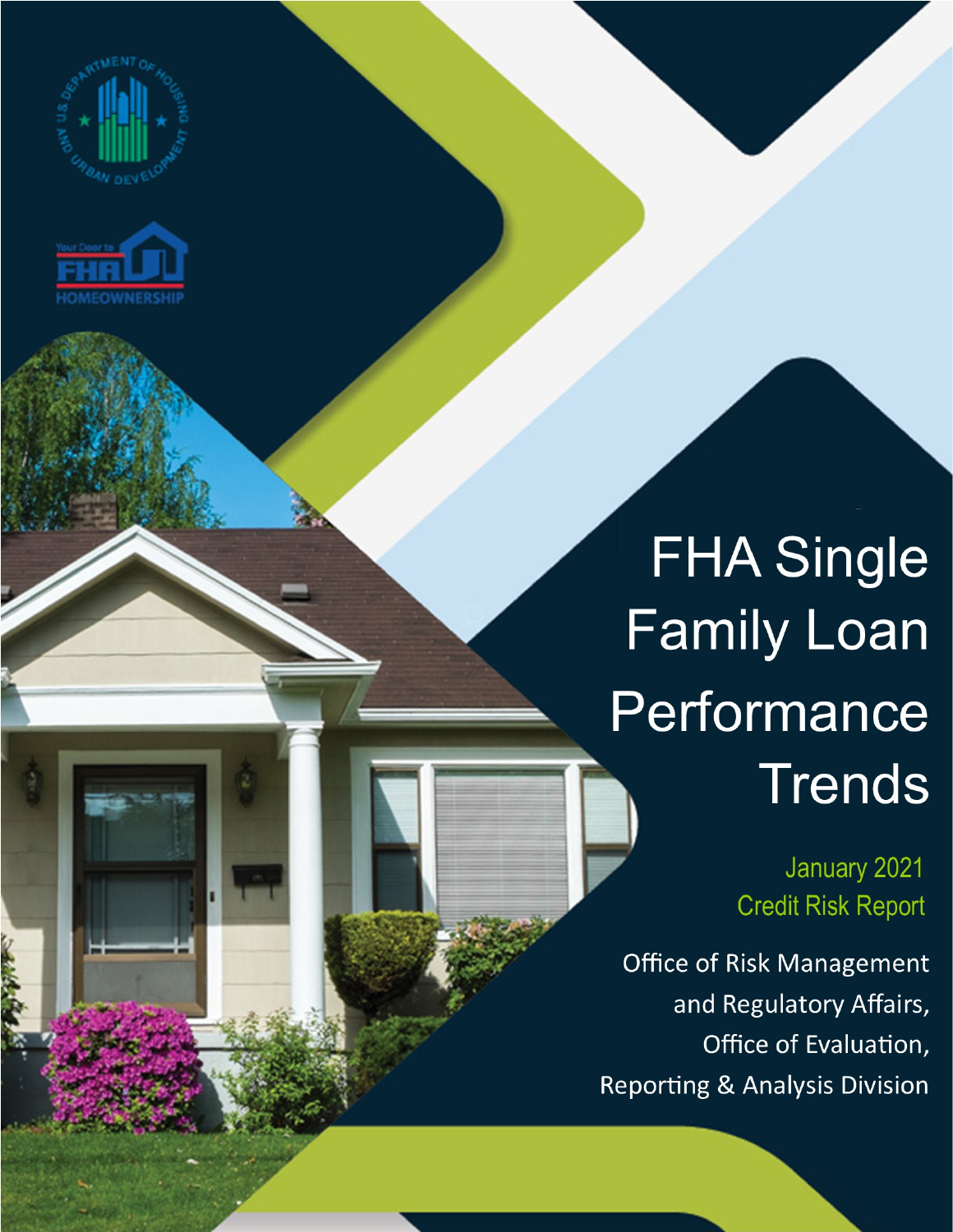## Table of Contents

## Table of Figures

| Figure 1<br>Failure Rate by Fiscal Year. |  |
|------------------------------------------|--|
|------------------------------------------|--|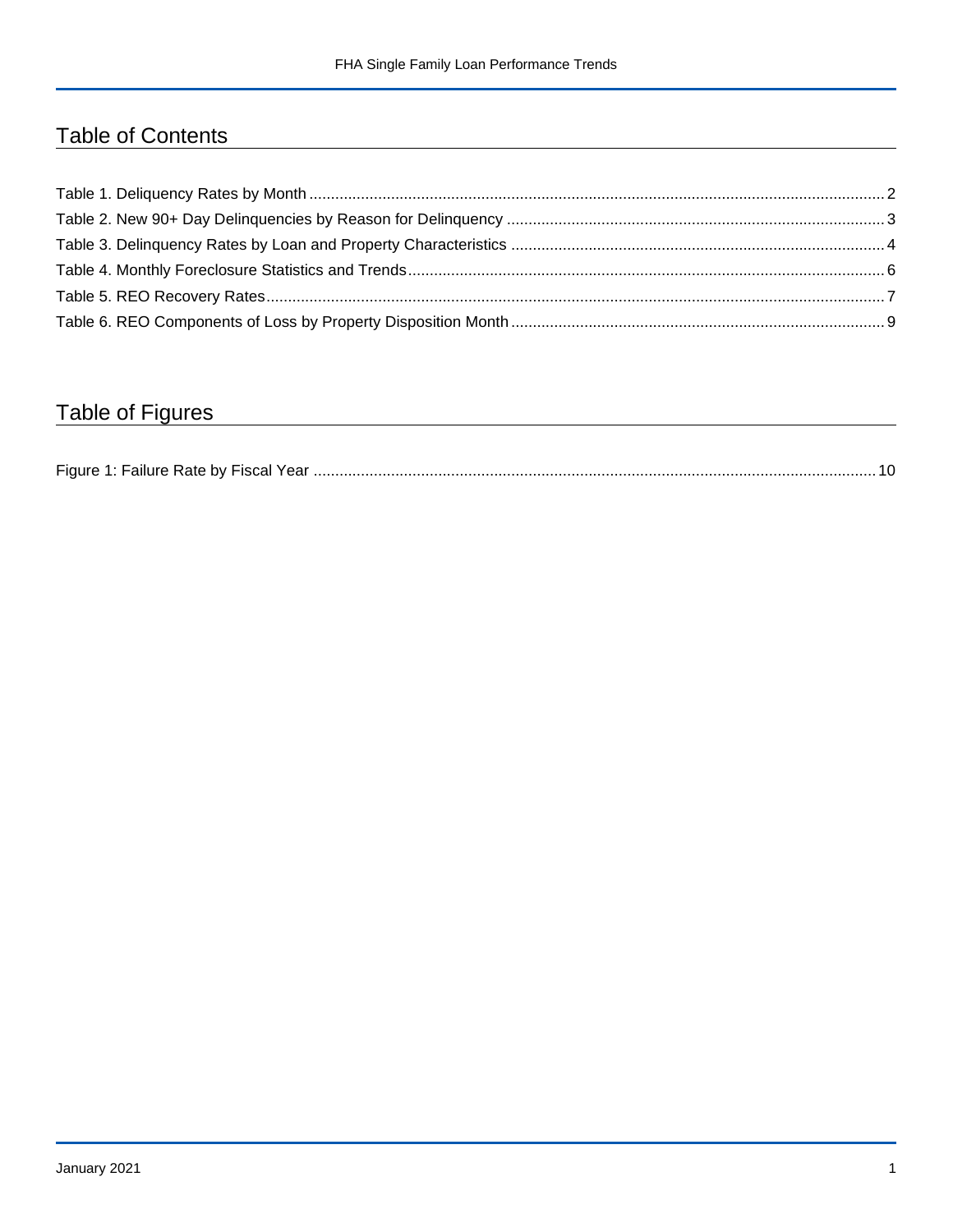|          |                                 |        | Delinquency Rates <sup>a</sup> (%) |        | Exceptions <sup>b</sup> (%) |               |                                             |
|----------|---------------------------------|--------|------------------------------------|--------|-----------------------------|---------------|---------------------------------------------|
|          | Active<br>Insurance in<br>Force |        |                                    |        |                             |               | Serious<br>Delinquency<br>Rate <sup>c</sup> |
| Month    | (EOM)                           | 30-day | 60-day                             | 90-day | In Foreclosure              | In Bankruptcy | (%)                                         |
|          |                                 |        | <b>Non-Seasonally Adjusted</b>     |        |                             |               |                                             |
| Jan 2020 | 8,125,137                       | 5.09   | 1.75                               | 2.25   | 0.92                        | 0.94          | 4.12                                        |
| Feb      | 8,128,001                       | 5.16   | 1.65                               | 2.17   | 0.93                        | 0.94          | 4.04                                        |
| Mar      | 8,122,723                       | 5.59   | 1.61                               | 2.72   | 0.56                        | 0.69          | 3.97                                        |
| Apr      | 8,118,070                       | 9.20   | 2.28                               | 3.00   | 0.40                        | 0.64          | 4.04                                        |
| May      | 8,098,590                       | 6.37   | 5.99                               | 4.01   | 0.34                        | 0.56          | 4.91                                        |
| Jun      | 8,066,691                       | 4.74   | 3.71                               | 8.13   | 0.25                        | 0.58          | 8.97                                        |
| Jul      | 8,038,312                       | 4.15   | 2.51                               | 9.74   | 0.26                        | 0.58          | 10.58                                       |
| Aug      | 8,013,146                       | 4.12   | 2.16                               | 10.48  | 0.26                        | 0.62          | 11.35                                       |
| Sep      | 7,988,354                       | 4.01   | 1.99                               | 10.72  | 0.25                        | 0.61          | 11.59                                       |
| Oct      | 7,953,267                       | 3.90   | 1.82                               | 10.89  | 0.24                        | 0.60          | 11.73                                       |
| Nov      | 7,913,900                       | 3.89   | 1.71                               | 11.07  | 0.23                        | 0.60          | 11.90                                       |
| Dec      | 7,872,710                       | 3.92   | 1.69                               | 11.08  | 0.22                        | 0.59          | 11.89                                       |
| Jan 2021 | 7,854,545                       | 3.62   | 1.60                               | 11.07  | 0.22                        | 0.55          | 11.83                                       |
|          |                                 |        | <b>Seasonally Adjusted</b>         |        |                             |               |                                             |
| Jan 2020 | 8,125,137                       | 4.88   | 1.57                               | 2.03   | 0.92                        | 0.93          | 3.88                                        |
| Feb      | 8,128,001                       | 5.26   | 1.68                               | 2.06   | 0.91                        | 0.94          | 3.91                                        |
| Mar      | 8,122,723                       | 6.47   | 1.86                               | 2.83   | 0.54                        | 0.70          | 4.07                                        |
| Apr      | 8,118,070                       | 10.05  | 2.61                               | 3.15   | 0.39                        | 0.64          | 4.18                                        |
| May      | 8,098,590                       | 6.80   | 6.62                               | 4.26   | 0.34                        | 0.55          | 5.15                                        |
| Jun      | 8,066,691                       | 4.81   | 3.93                               | 8.63   | 0.25                        | 0.57          | 9.45                                        |
| Jul      | 8,038,312                       | 4.25   | 2.56                               | 10.40  | 0.26                        | 0.58          | 11.24                                       |
| Aug      | 8,013,146                       | 4.02   | 2.10                               | 10.88  | 0.26                        | 0.62          | 11.76                                       |
| Sep      | 7,988,354                       | 3.85   | 1.88                               | 10.76  | 0.26                        | 0.62          | 11.64                                       |
| Oct      | 7,953,267                       | 3.67   | 1.68                               | 10.74  | 0.25                        | 0.60          | 11.60                                       |
| Nov      | 7,913,900                       | 3.54   | 1.52                               | 10.34  | 0.23                        | 0.60          | 11.17                                       |
| Dec      | 7,872,710                       | 3.48   | 1.48                               | 10.13  | 0.22                        | 0.59          | 10.94                                       |
| Jan 2021 | 7,854,545                       | 3.47   | 1.44                               | 9.96   | 0.22                        | 0.54          | 10.72                                       |

<span id="page-2-0"></span>**Table 1. Delinquency Rates by Month**

EOM = end of month.

<sup>a</sup> The 90-day category includes all loans that are at least 3 months delinquent excluding those loans in-foreclosure or in-bankruptcy

processing.Included in the delinquency counts are loans under active consideration for loss mitigation foreclosure avoidance.

 $b$  Exceptions are counted separately from delinquencies, regardless of the length of the delinquency period.

<sup>c</sup> Serious delinquency rates are the sum of 90 day delinquencies, plus in-foreclosures and in-bankruptcies.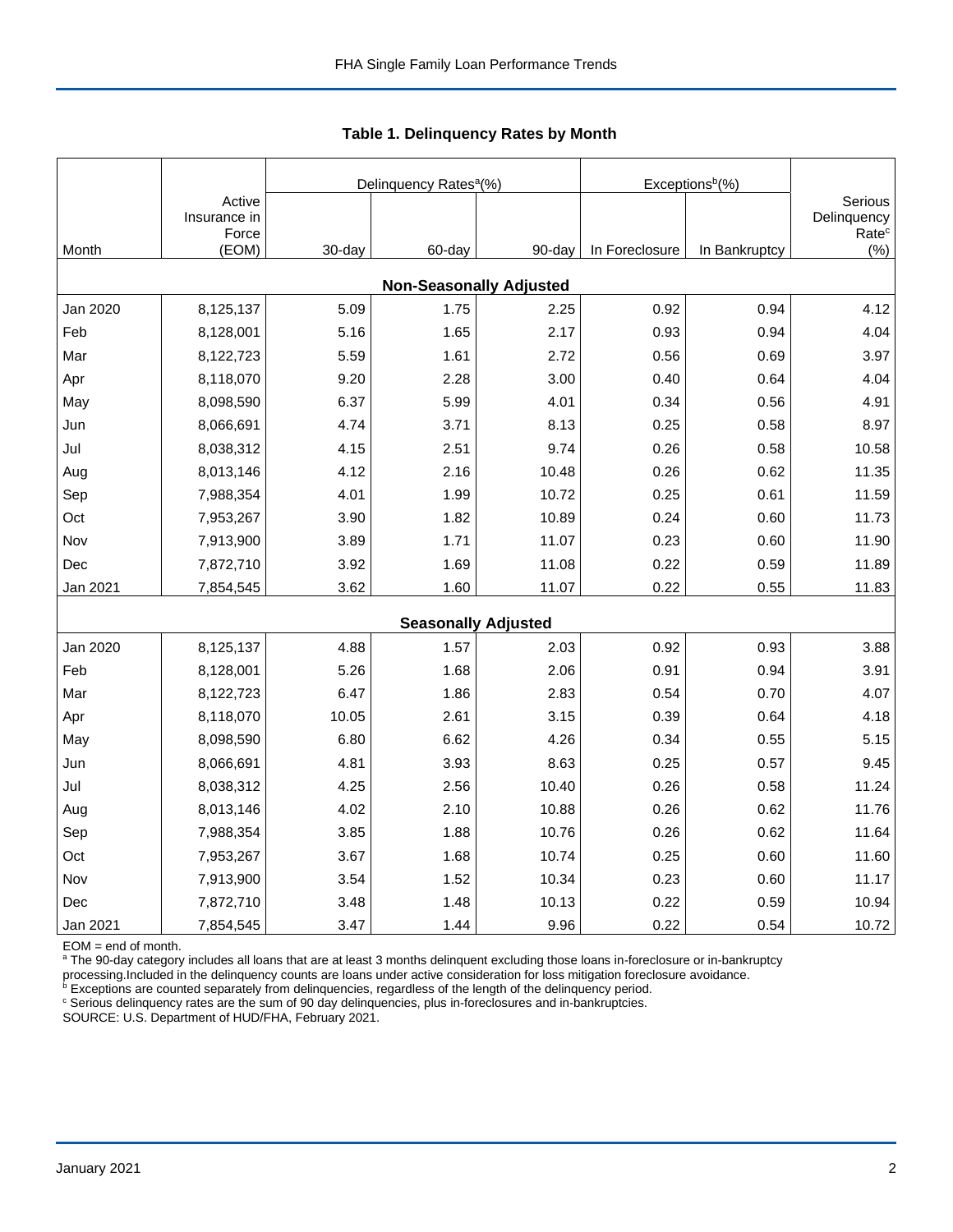|                                   |                      | Share by Reason for Delinquency (%) |            |                          |                         |                                |               |                                    |        |  |
|-----------------------------------|----------------------|-------------------------------------|------------|--------------------------|-------------------------|--------------------------------|---------------|------------------------------------|--------|--|
|                                   |                      |                                     |            |                          | Death or                |                                |               |                                    |        |  |
|                                   | New 90+              | Reduction                           |            |                          | Illness of<br>Principal |                                |               |                                    |        |  |
| <b>Fiscal Year</b><br>and Quarter | Day<br>Delinquencies | of<br>Income                        | Unemployed | Excessive<br>Obligations | <b>Borrower</b>         | Marital<br><b>Difficulties</b> | No<br>Contact | National<br>Emergency <sup>a</sup> | Otherb |  |
| 2016 Q1                           | 92,606               | 30.53                               | 6.38       | 22.33                    | 12.93                   | 4.04                           | 11.28         | 0.48                               | 12.03  |  |
| 2016 Q2                           | 78,978               | 30.06                               | 6.65       | 22.49                    | 12.75                   | 3.92                           | 11.84         | 0.53                               | 11.76  |  |
| 2016 Q3                           | 66,500               | 30.71                               | 6.73       | 22.68                    | 13.27                   | 4.18                           | 10.62         | 0.72                               | 11.10  |  |
| 2016 Q4                           | 85,289               | 31.67                               | 6.96       | 23.43                    | 13.04                   | 4.01                           | 9.61          | 0.72                               | 10.57  |  |
| 2017 Q1                           | 94,958               | 31.20                               | 6.70       | 23.95                    | 13.05                   | 3.80                           | 9.18          | 0.84                               | 11.27  |  |
| 2017 Q2                           | 75,376               | 31.30                               | 6.83       | 23.85                    | 13.10                   | 3.83                           | 9.76          | 1.03                               | 10.29  |  |
| 2017 Q3                           | 65,531               | 30.37                               | 6.74       | 23.73                    | 13.64                   | 3.89                           | 9.89          | 1.39                               | 10.35  |  |
| 2017 Q4                           | 87,286               | 30.88                               | 6.72       | 24.14                    | 12.84                   | 3.73                           | 9.12          | 1.76                               | 10.82  |  |
| 2018 Q1                           | 157,584              | 23.77                               | 4.46       | 21.91                    | 8.47                    | 2.37                           | 7.22          | 1.58                               | 30.22  |  |
| 2018 Q2                           | 88,660               | 28.40                               | 5.93       | 23.63                    | 11.45                   | 3.22                           | 8.83          | 2.02                               | 16.52  |  |
| 2018 Q3                           | 64,397               | 29.82                               | 6.32       | 24.03                    | 12.49                   | 3.73                           | 8.96          | 3.22                               | 11.43  |  |
| 2018 Q4                           | 84,222               | 30.12                               | 6.39       | 24.19                    | 12.65                   | 3.75                           | 8.80          | 4.13                               | 9.97   |  |
| 2019 Q1                           | 92,065               | 29.52                               | 6.22       | 24.32                    | 12.61                   | 3.50                           | 8.69          | 5.21                               | 9.92   |  |
| 2019 Q2                           | 84,788               | 29.05                               | 6.35       | 23.27                    | 12.52                   | 3.49                           | 8.75          | 7.33                               | 9.23   |  |
| 2019 Q3                           | 69,223               | 27.19                               | 6.06       | 22.64                    | 12.44                   | 3.55                           | 8.08          | 11.08                              | 8.97   |  |
| 2019 Q4                           | 90,457               | 25.76                               | 5.73       | 22.11                    | 11.71                   | 3.15                           | 7.68          | 15.51                              | 8.35   |  |
| 2020 Q1                           | 113,969              | 21.77                               | 4.78       | 18.59                    | 9.54                    | 2.43                           | 7.22          | 24.31                              | 11.35  |  |
| 2020 Q2                           | 86,521               | 16.91                               | 4.79       | 15.14                    | 7.50                    | 1.81                           | 9.13          | 37.59                              | 7.12   |  |
| 2020 Q3                           | 467,424              | 4.77                                | 2.18       | 1.91                     | 0.76                    | 0.14                           | 1.39          | 86.12                              | 2.74   |  |
| 2020 Q4                           | 349,928              | 3.76                                | 1.92       | 1.66                     | 0.72                    | 0.11                           | 1.69          | 87.69                              | 2.45   |  |
| 2021 Q1                           | 189,162              | 4.22                                | 2.22       | 2.45                     | 1.32                    | 0.22                           | 3.89          | 83.03                              | 2.65   |  |
| 2021 Q2 - Jan                     | 49,952               | 4.21                                | 2.40       | 2.54                     | 1.40                    | 0.23                           | 5.79          | 79.32                              | 4.10   |  |

<span id="page-3-0"></span>**Table 2. New 90+ Day Delinquencies by Reason for Delinquency**

<sup>a</sup> Includes neighborhood problems and COVID-19 Pandemic.<br><sup>b</sup> Includes abandonment of property, distant employment transfer, property problems, inability to sell or rent property, military service, business failure, casualty loss, energy-environment cost, servicing problems, payment adjustment, payment dispute, transfer of ownership pending fraud and incarceration.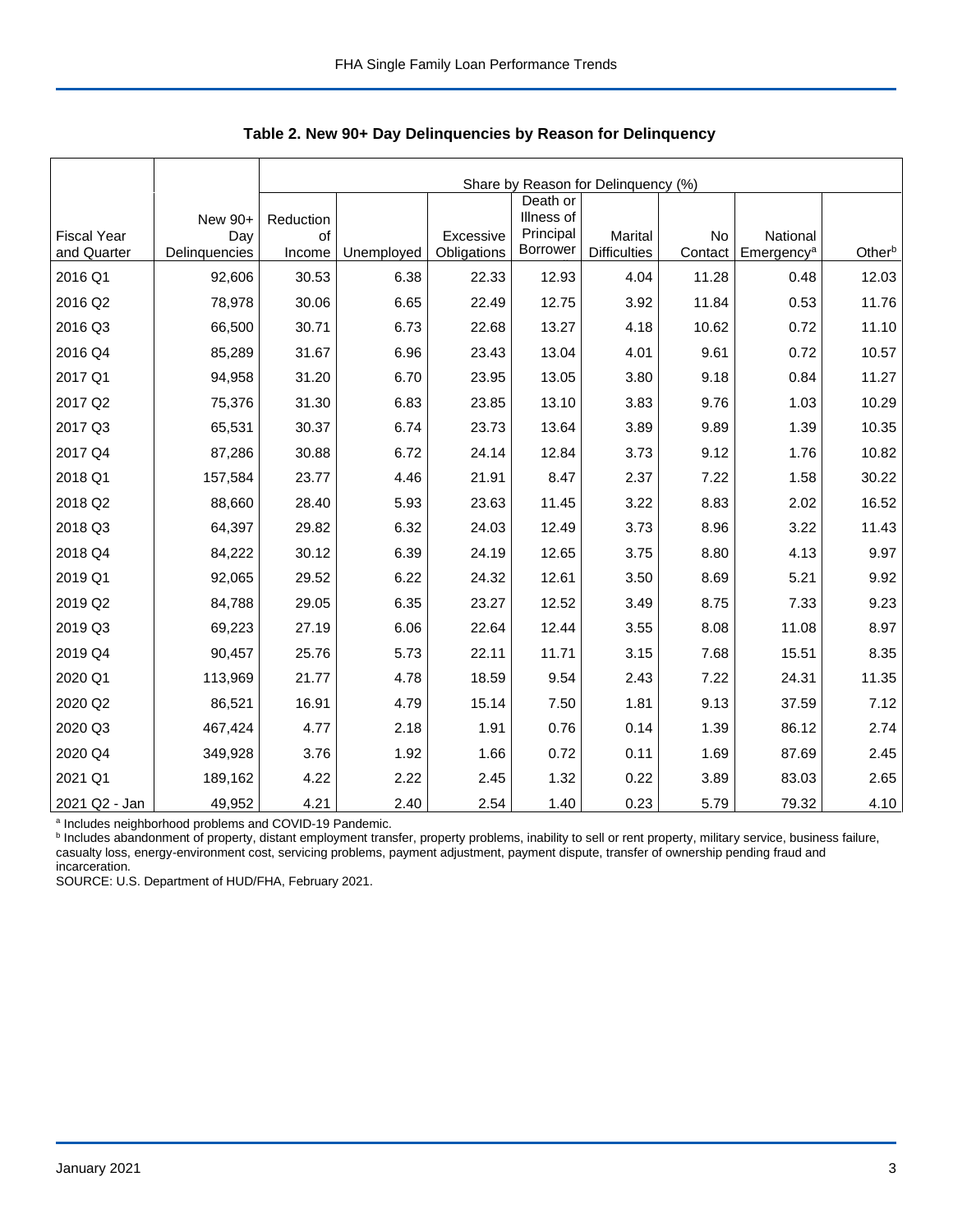|                            |                     | Rates in Percent of Active Loan Counts |        |        |            |             |            |                        |  |
|----------------------------|---------------------|----------------------------------------|--------|--------|------------|-------------|------------|------------------------|--|
|                            | <b>IIF</b>          | All Past                               |        |        |            | In          | In         | Serious<br>Delinquency |  |
|                            | Shares <sup>a</sup> | Due <sup>b</sup>                       | 30 Day | 60 Day | $90 + Day$ | Foreclosure | Bankruptcy | Rate <sup>c</sup>      |  |
| <b>Loan Purpose</b>        |                     |                                        |        |        |            |             |            |                        |  |
| All Active Loans           | 7,854,545           | 17.06                                  | 3.62   | 1.60   | 11.07      | 0.22        | 0.55       | 11.83                  |  |
| Purchase                   | 69.06               | 18.61                                  | 3.95   | 1.77   | 12.09      | 0.22        | 0.58       | 12.89                  |  |
| Refinance                  | 30.94               | 13.60                                  | 2.89   | 1.23   | 8.78       | 0.21        | 0.48       | 9.47                   |  |
| <b>Refinance</b>           |                     |                                        |        |        |            |             |            |                        |  |
| Refinance Loans            | 2,429,938           | 13.60                                  | 2.89   | 1.23   | 8.78       | 0.21        | 0.48       | 9.47                   |  |
| Conventional               | 31.42               | 14.62                                  | 3.28   | 1.33   | 9.14       | 0.31        | 0.57       | 10.01                  |  |
| No Cash-out                | 18.04               | 13.85                                  | 3.21   | 1.28   | 8.47       | 0.31        | 0.58       | 9.36                   |  |
| Cash-out                   | 13.38               | 15.66                                  | 3.37   | 1.39   | 10.04      | 0.31        | 0.55       | 10.89                  |  |
| <b>FHA</b>                 | 14.26               | 14.04                                  | 2.83   | 1.29   | 9.38       | 0.12        | 0.41       | 9.91                   |  |
| No Cash-out                | 7.59                | 12.23                                  | 2.61   | 1.14   | 7.98       | 0.12        | 0.37       | 8.48                   |  |
| Cash-out                   | 6.66                | 16.10                                  | 3.09   | 1.46   | 10.98      | 0.13        | 0.45       | 11.55                  |  |
| Streamline                 | 54.32               | 12.89                                  | 2.68   | 1.16   | 8.42       | 0.18        | 0.44       | 9.04                   |  |
| <b>Credit Score Ranged</b> |                     |                                        |        |        |            |             |            |                        |  |
| Loans with Credit Scores   | 6,241,749           | 17.65                                  | 3.64   | 1.65   | 11.61      | 0.20        | 0.54       | 12.36                  |  |
| < 500                      | 0.09                | 35.45                                  | 7.65   | 3.11   | 21.51      | 1.20        | 1.98       | 24.69                  |  |
| 500-579                    | 1.69                | 32.21                                  | 7.37   | 3.01   | 19.44      | 0.78        | 1.60       | 21.82                  |  |
| 580-619                    | 8.11                | 29.38                                  | 6.09   | 2.77   | 19.03      | 0.40        | 1.09       | 20.52                  |  |
| 620-659                    | 33.05               | 23.15                                  | 4.80   | 2.22   | 15.14      | 0.24        | 0.74       | 16.13                  |  |
| 660-719                    | 39.40               | 14.57                                  | 2.96   | 1.33   | 9.75       | 0.15        | 0.37       | 10.28                  |  |
| 720-850                    | 17.65               | 7.34                                   | 1.50   | 0.62   | 4.97       | 0.10        | 0.15       | 5.22                   |  |
| <b>Fiscal Year Cohort</b>  |                     |                                        |        |        |            |             |            |                        |  |
| <b>All Cohorts</b>         | 7,854,545           | 17.06                                  | 3.62   | 1.60   | 11.07      | 0.22        | 0.55       | 11.83                  |  |
| pre-2006                   | 8.14                | 18.91                                  | 5.31   | 2.06   | 10.30      | 0.39        | 0.86       | 11.54                  |  |
| 2006                       | 0.87                | 23.60                                  | 5.65   | 2.36   | 13.90      | 0.63        | 1.05       | 15.58                  |  |
| 2007                       | 0.84                | 26.12                                  | 6.14   | 2.54   | 15.19      | 0.88        | 1.36       | 17.44                  |  |
| 2008                       | 1.95                | 26.68                                  | 6.11   | 2.42   | 15.90      | 0.94        | 1.30       | 18.14                  |  |
| 2009                       | 4.00                | 20.10                                  | 4.56   | 1.85   | 12.14      | 0.60        | 0.94       | 13.68                  |  |
| 2010                       | 4.95                | 16.82                                  | 3.67   | 1.51   | 10.58      | 0.34        | 0.72       | 11.64                  |  |
| 2011                       | 3.98                | 15.33                                  | 3.29   | 1.34   | 9.80       | 0.26        | 0.64       | 10.70                  |  |
| 2012                       | 4.98                | 13.72                                  | 2.83   | 1.16   | 9.03       | 0.17        | 0.53       | 9.72                   |  |
| 2013                       | 6.99                | 12.37                                  | 2.54   | 1.03   | 8.16       | 0.15        | 0.49       | 8.80                   |  |
| 2014                       | 3.19                | 19.15                                  | 4.03   | 1.67   | 12.18      | 0.30        | 0.98       | 13.46                  |  |
| 2015                       | 5.65                | 19.30                                  | 3.96   | 1.66   | 12.58      | 0.24        | 0.86       | 13.68                  |  |
| 2016                       | 8.15                | 19.50                                  | 3.97   | 1.70   | 12.88      | 0.21        | 0.74       | 13.83                  |  |
| 2017                       | 9.17                | 20.72                                  | 4.11   | 1.78   | 13.99      | 0.20        | 0.63       | 14.83                  |  |
| 2018                       | 7.76                | 23.83                                  | 4.32   | 2.08   | 16.63      | 0.21        | 0.59       | 17.43                  |  |
| 2019                       | 8.12                | 23.30                                  | 3.97   | 2.12   | 16.83      | 0.10        | 0.28       | 17.22                  |  |
| 2020                       | 15.22               | 11.59                                  | 2.52   | 1.42   | 7.60       | 0.01        | 0.04       | 7.65                   |  |
| 2021                       | 6.04                | 1.39                                   | 1.00   | 0.29   | 0.09       | 0.00        | 0.00       | 0.09                   |  |

<span id="page-4-0"></span>Table 3. Delinquency Rates by Loan and Property Characteristics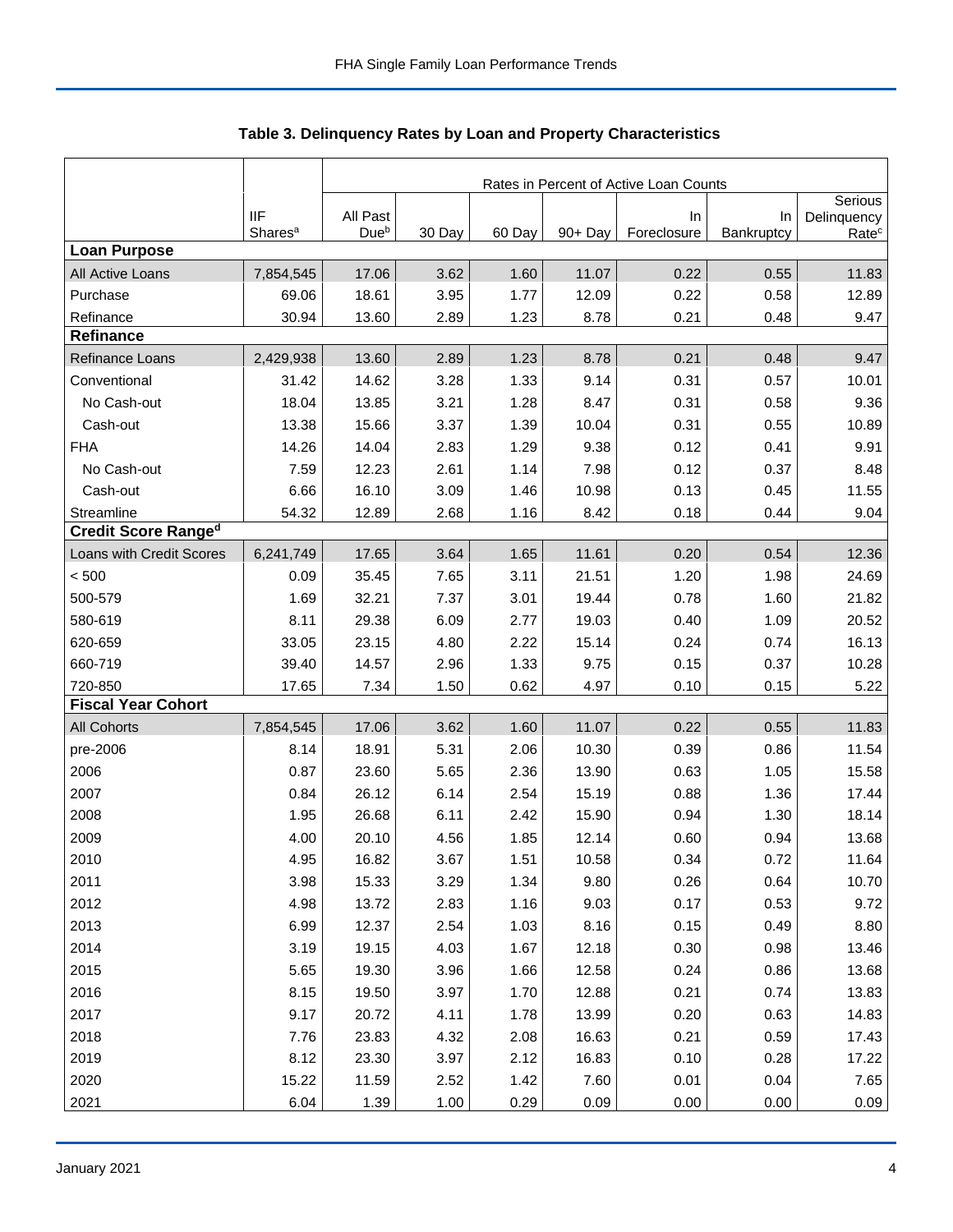|                                           |                                   |                              | Rates in Percent of Active Loan Counts |        |         |                   |                  |                                  |  |
|-------------------------------------------|-----------------------------------|------------------------------|----------------------------------------|--------|---------|-------------------|------------------|----------------------------------|--|
|                                           |                                   |                              |                                        |        |         |                   |                  | Seriously                        |  |
|                                           | <b>IIF</b><br>Shares <sup>a</sup> | All Past<br>Due <sup>b</sup> | 30 Day                                 | 60 Day | 90+ Day | In<br>Foreclosure | In<br>Bankruptcy | Delinquency<br>Rate <sup>c</sup> |  |
| Loan Amount at Origination (\$ thousands) |                                   |                              |                                        |        |         |                   |                  |                                  |  |
| All Loan Amounts                          | 7,854,545                         | 17.06                        | 3.62                                   | 1.60   | 11.07   | 0.22              | 0.55             | 11.83                            |  |
| < 50                                      | 2.31                              | 14.59                        | 4.33                                   | 1.64   | 7.54    | 0.45              | 0.64             | 8.63                             |  |
| 50-99                                     | 20.10                             | 15.58                        | 3.95                                   | 1.64   | 8.98    | 0.33              | 0.68             | 9.99                             |  |
| 100-149                                   | 25.68                             | 16.71                        | 3.77                                   | 1.65   | 10.42   | 0.23              | 0.64             | 11.28                            |  |
| 150-199                                   | 20.28                             | 17.29                        | 3.60                                   | 1.63   | 11.34   | 0.18              | 0.54             | 12.06                            |  |
| 200-249                                   | 13.40                             | 17.48                        | 3.36                                   | 1.57   | 11.97   | 0.15              | 0.44             | 12.55                            |  |
| 250-399                                   | 15.16                             | 18.66                        | 3.24                                   | 1.52   | 13.39   | 0.14              | 0.38             | 13.91                            |  |
| 400-499                                   | 1.90                              | 19.62                        | 2.86                                   | 1.40   | 14.91   | 0.17              | 0.29             | 15.36                            |  |
| > 499                                     | 1.16                              | 21.29                        | 2.60                                   | 1.34   | 16.92   | 0.22              | 0.21             | 17.35                            |  |
| <b>Property Type</b>                      |                                   |                              |                                        |        |         |                   |                  |                                  |  |
| All Property Types                        | 7,854,545                         | 17.06                        | 3.62                                   | 1.60   | 11.07   | 0.22              | 0.55             | 11.83                            |  |
| Detached                                  | 86.29                             | 17.16                        | 3.66                                   | 1.62   | 11.11   | 0.20              | 0.56             | 11.87                            |  |
| <b>Manufactured Housing</b>               | 3.54                              | 14.84                        | 3.73                                   | 1.62   | 8.50    | 0.40              | 0.59             | 9.49                             |  |
| 2-4 Units                                 | 2.27                              | 17.87                        | 2.91                                   | 1.38   | 12.88   | 0.38              | 0.32             | 13.58                            |  |
| Condo                                     | 2.69                              | 14.13                        | 2.66                                   | 1.10   | 9.73    | 0.21              | 0.44             | 10.37                            |  |
| Townhouse                                 | 5.21                              | 18.07                        | 3.69                                   | 1.62   | 12.02   | 0.24              | 0.52             | 12.77                            |  |
| <b>Purchase Loan Type</b>                 |                                   |                              |                                        |        |         |                   |                  |                                  |  |
| All Purchase Loans                        | 5,424,214                         | 18.61                        | 3.95                                   | 1.77   | 12.09   | 0.22              | 0.58             | 12.89                            |  |
| Repeat                                    | 15.69                             | 15.75                        | 3.52                                   | 1.45   | 10.08   | 0.19              | 0.50             | 10.77                            |  |
| First-time                                | 84.31                             | 19.14                        | 4.02                                   | 1.83   | 12.47   | 0.22              | 0.59             | 13.29                            |  |
| Down Payment Assistance (DPA) Type        |                                   |                              |                                        |        |         |                   |                  |                                  |  |
| All Sources of Funds                      | 7,854,545                         | 17.06                        | 3.62                                   | 1.60   | 11.07   | 0.22              | 0.55             | 11.83                            |  |
| Government                                | 8.41                              | 19.21                        | 3.83                                   | 2.03   | 12.54   | 0.23              | 0.60             | 13.36                            |  |
| Relative                                  | 16.11                             | 21.64                        | 4.50                                   | 2.00   | 14.29   | 0.22              | 0.63             | 15.15                            |  |
| Other                                     | 1.88                              | 23.45                        | 5.24                                   | 2.27   | 14.52   | 0.38              | 1.04             | 15.93                            |  |
| Seller Funded                             | 0.49                              | 30.84                        | 6.82                                   | 2.81   | 18.64   | 0.88              | 1.69             | 21.21                            |  |
| No DPA                                    | 73.11                             | 15.54                        | 3.34                                   | 1.44   | 10.05   | 0.21              | 0.50             | 10.76                            |  |

**Table 3. Delinquency Rates by Loan and Property Characteristics**

IIF = insurance in force.

<sup>a</sup> For each subpanel, the loan shares add to 100%. However, in some of the subpanels, the total loans in the analysis do not add to 100% of IIF. For example, the IIF shares for refinance loans add to 100% of refinance loans. Streamline refinance loans are not included in the Credit Score

Range analysis; the IIF shares in that panel, add to 100% of fully-underwritten loans.<br><sup>b</sup> Includes all loans 30 or more days past due, including those in bankruptcy or foreclosure.

c Includes all loans 90 days past due plus all in-bankruptcy and in-foreclosure cases.

<sup>d</sup> Credit score reporting began in May 2004 but was not mandatory until July 2008. Streamline Refinance loans do not require credit score reporting.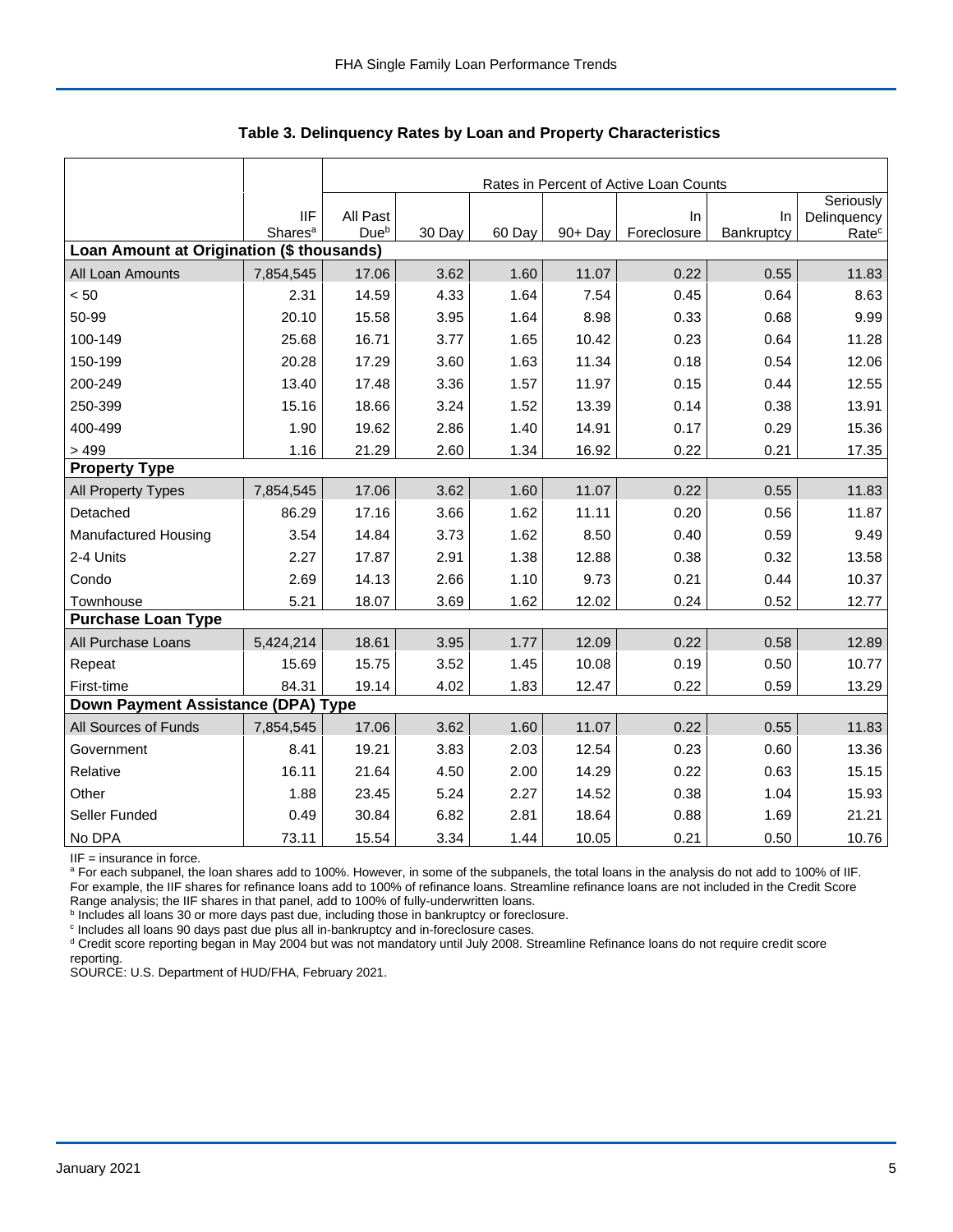|        |       |              |               |                          |             | Foreclosure             | Annualized           |
|--------|-------|--------------|---------------|--------------------------|-------------|-------------------------|----------------------|
| Fiscal |       | Insurance in | Foreclosure   | In                       | Foreclosure | Starts:                 | Foreclosure          |
| Year   | Month | Force        | <b>Starts</b> | Foreclosure <sup>a</sup> | Claimsb     | 6-month MA <sup>c</sup> | Rate <sup>do</sup> % |
| 2018   | Jan   | 8,005,645    | 9,879         | 91,506                   | 5,066       | 8,915                   | 0.76                 |
|        | Feb   | 8,007,772    | 9,946         | 92,797                   | 5,023       | 8,994                   | 0.75                 |
|        | Mar   | 8,007,182    | 10,253        | 92,153                   | 5,708       | 9,365                   | 0.85                 |
|        | Apr   | 8,012,065    | 9,701         | 90,663                   | 5,405       | 9,522                   | 0.81                 |
|        | May   | 8,015,714    | 10,277        | 89,409                   | 5,804       | 9,819                   | 0.87                 |
|        | Jun   | 8,024,523    | 9,114         | 87,390                   | 5,440       | 9,862                   | 0.81                 |
|        | Jul   | 8,031,487    | 8,389         | 82,258                   | 4,882       | 9,613                   | 0.73                 |
|        | Aug   | 8,037,609    | 9,822         | 85,106                   | 5,207       | 9,593                   | 0.77                 |
|        | Sep   | 8,048,639    | 7,836         | 83,334                   | 4,151       | 9,190                   | 0.62                 |
| 2019   | Oct   | 8,062,967    | 10,364        | 81,407                   | 5,549       | 9,300                   | 0.82                 |
|        | Nov   | 8,077,125    | 9,325         | 80,980                   | 4,488       | 9,142                   | 0.66                 |
|        | Dec   | 8,086,151    | 9,437         | 80,094                   | 4,086       | 9,196                   | 0.60                 |
|        | Jan   | 8,112,026    | 11,405        | 83,174                   | 4,469       | 9,698                   | 0.66                 |
|        | Feb   | 8,117,180    | 10,293        | 84,258                   | 4,355       | 9,777                   | 0.64                 |
|        | Mar   | 8,118,034    | 10,211        | 81,377                   | 4,703       | 10,173                  | 0.69                 |
|        | Apr   | 8,117,498    | 9,466         | 78,277                   | 4,883       | 10,023                  | 0.72                 |
|        | May   | 8,114,839    | 8,886         | 76,321                   | 3,984       | 9,950                   | 0.59                 |
|        | Jun   | 8,114,665    | 7,718         | 74,502                   | 3,746       | 9,663                   | 0.55                 |
|        | Jul   | 8,116,418    | 8,065         | 73,946                   | 3,761       | 9,107                   | 0.55                 |
|        | Aug   | 8,117,513    | 9,074         | 73,562                   | 4,032       | 8,903                   | 0.59                 |
|        | Sep   | 8,107,806    | 7,836         | 72,575                   | 3,558       | 8,508                   | 0.53                 |
| 2020   | Oct   | 8,098,839    | 9,779         | 71,711                   | 4,163       | 8,560                   | 0.62                 |
|        | Nov   | 8,094,347    | 8,620         | 71,543                   | 3,652       | 8,515                   | 0.54                 |
|        | Dec   | 8,096,131    | 9,112         | 73,070                   | 3,566       | 8,748                   | 0.53                 |
|        | Jan   | 8,125,137    | 10,755        | 75,086                   | 3,855       | 9,196                   | 0.57                 |
|        | Feb   | 8,128,001    | 10,446        | 75,294                   | 3,378       | 9,425                   | 0.50                 |
|        | Mar   | 8,122,723    | 6,013         | 45,107                   | 3,910       | 9,121                   | 0.58                 |
|        | Apr   | 8,118,070    | 67            | 32,204                   | 3,365       | 7,502                   | 0.50                 |
|        | May   | 8,098,590    | 289           | 27,748                   | 2,301       | 6,114                   | 0.34                 |
|        | Jun   | 8,066,691    | 440           | 20,552                   | 2,082       | 4,668                   | 0.31                 |
|        | Jul   | 8,038,312    | 593           | 20,737                   | 1,802       | 2,975                   | 0.27                 |
|        | Aug   | 8,013,146    | 376           | 20,789                   | 1,589       | 1,296                   | 0.24                 |
|        | Sep   | 7,988,354    | 472           | 20,009                   | 1,666       | 373                     | 0.25                 |
| 2021   | Oct   | 7,953,267    | 411           | 19,270                   | 1,644       | 430                     | 0.25                 |
|        | Nov   | 7,913,900    | 391           | 17,932                   | 1,343       | 447                     | 0.20                 |
|        | Dec   | 7,872,710    | 411           | 17,397                   | 1,479       | 442                     | 0.23                 |
|        | Jan   | 7,854,545    | 290           | 17,036                   | 1,206       | 392                     | 0.18                 |

<span id="page-6-0"></span>**Table 4. Monthly Foreclosure Statistics and Trends**

<sup>a</sup> Numbers of loans are in some stage of foreclosure processing at the end of each month.

b This is the number of claims paid by HUD. These are nearly all for completed foreclosure actions.

<sup>c</sup> The six-month moving average of foreclosure starts is presented here to smooth out variations in actual starts each month. <sup>d</sup> An annualized foreclosure rate takes the monthly foreclosure claim rate and transforms that into its annual equivalency. That is, if the same foreclosure claim rate continued for 12 straight months, then the figure is the final annual foreclosure rate result as a percentage of beginning insurance-in-force.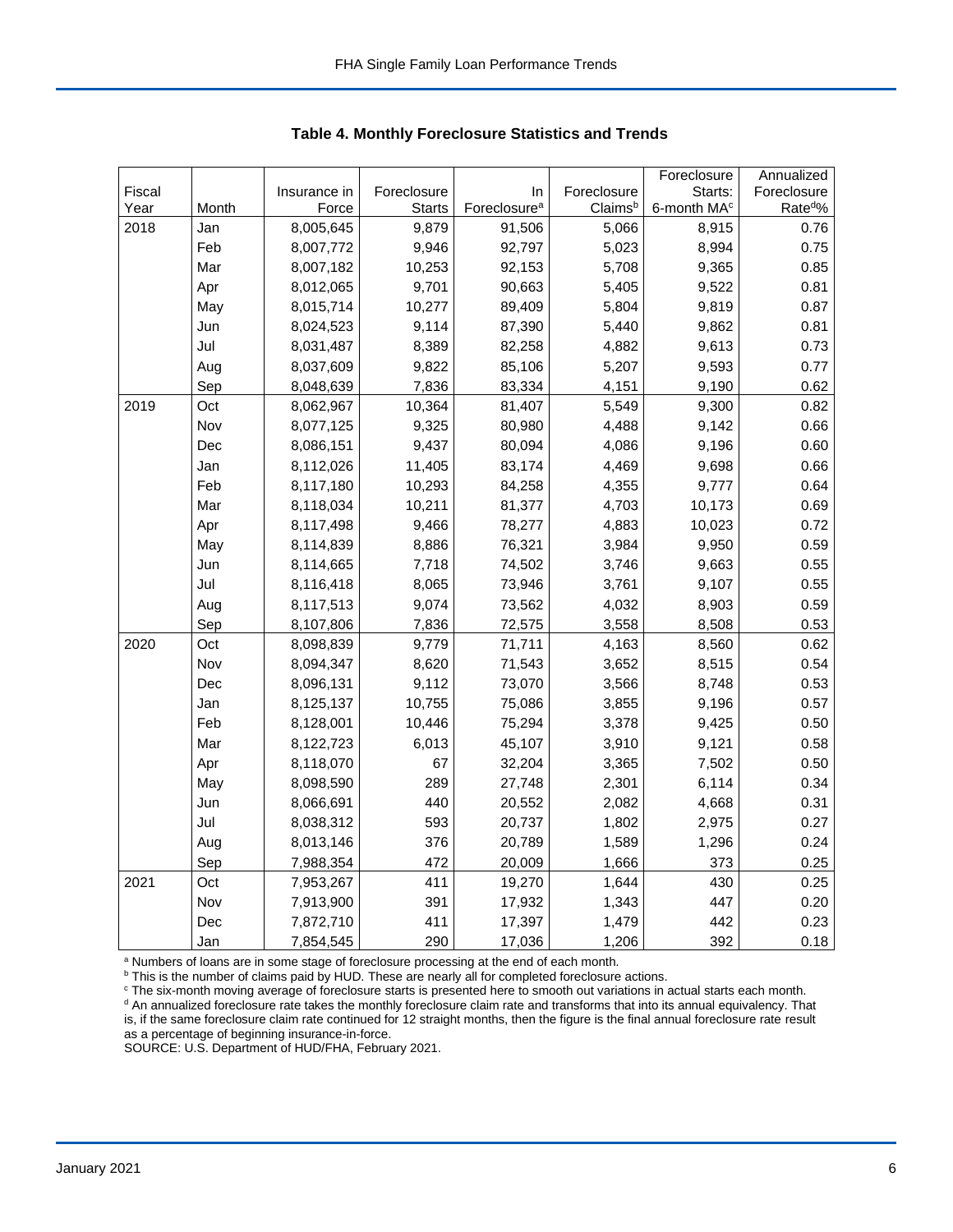|                                |                  |               | Recovery Rates (%) |               | Percentage Point Change       |                              |  |  |
|--------------------------------|------------------|---------------|--------------------|---------------|-------------------------------|------------------------------|--|--|
| Disposition State <sup>b</sup> | Dispositions     | December 2020 | November 2020      | December 2019 | <b>From Previous</b><br>Month | <b>From Previous</b><br>Year |  |  |
| <u>US</u>                      | 736              | 58.7          | 54.7               | 44.8          | 4.0                           | 13.9                         |  |  |
| TX                             | 51               | 67.9          | 66.2               | 62.8          | 1.7                           | 5.1                          |  |  |
| IL.                            | 50               | 34.6          | 27.8               | 18.0          | 6.9                           | 16.7                         |  |  |
| PA                             | 49               | 57.7          | 43.1               | 23.0          | 14.6                          | 34.7                         |  |  |
| OH                             | 36               | 55.9          | 50.8               | 36.9          | 5.0                           | 19.0                         |  |  |
| PR                             | 35               | 56.0          | 60.8               | 49.2          | $-4.7$                        | 6.8                          |  |  |
| NJ                             | 34               | 50.0          | 36.1               | 26.4          | 13.9                          | 23.6                         |  |  |
| СT                             | 32               | 61.9          | 57.7               | 42.7          | 4.2                           | 19.2                         |  |  |
| <b>MO</b>                      | 32               | 64.9          | 63.4               | 55.2          | 1.5                           | 9.7                          |  |  |
| FL                             | 31               | 70.1          | 77.9               | 58.5          | $-7.8$                        | 11.6                         |  |  |
| NΥ                             | 28               | 31.1          | 37.1               | 27.1          | $-6.0$                        | 4.0                          |  |  |
| VA                             | 23               | 77.7          | 82.6               | 60.2          | $-4.9$                        | 17.5                         |  |  |
| LA                             | 22               | 40.7          | 40.3               | 40.6          | 0.4                           | 0.2                          |  |  |
| ΚY                             | 18               | 54.7          | 64.7               | 36.6          | $-10.0$                       | 18.1                         |  |  |
| AL                             | 15               | 61.1          | 44.2               | 45.2          | 17.0                          | 16.0                         |  |  |
| ΜI                             | 15               | 55.7          | 68.1               | 55.6          | $-12.4$                       | 0.1                          |  |  |
| MS                             | 15               | 65.1          | 52.0               | 44.5          | 13.1                          | 20.6                         |  |  |
| OK                             | 15               | 57.2          | 58.7               | 33.3          | $-1.5$                        | 24.0                         |  |  |
| TN                             | 15               | 60.5          | 87.6               | 55.2          | $-27.0$                       | 5.3                          |  |  |
| СA                             | 14               | 87.5          | 74.4               | 79.3          | 13.1                          | 8.2                          |  |  |
| SC                             | 14               | 44.3          | 57.4               | 64.4          | $-13.2$                       | $-20.2$                      |  |  |
| ΚS                             | 13               | 63.1          | 62.8               | 52.6          | 0.3                           | 10.5                         |  |  |
| <b>MD</b>                      | 13               | 57.9          | 53.3               | 42.5          | 4.6                           | 15.4                         |  |  |
| WI                             | 13               | 56.9          | 38.9               | 38.0          | 18.0                          | 18.9                         |  |  |
| WV                             | 13               | 47.9          | 42.3               | 31.5          | 5.6                           | 16.3                         |  |  |
| AR                             | 12               | 42.2          | 57.1               | 43.2          | $-14.9$                       | $-1.0$                       |  |  |
| <b>NM</b>                      | 12               | 78.0          | 58.0               | 45.8          | 20.0                          | 32.2                         |  |  |
| ΙA                             | 11               | 33.7          | 47.6               | 36.4          | $-13.9$                       | $-2.7$                       |  |  |
| GА                             | 10               | 67.1          | 74.9               | 65.8          | $-7.8$                        | 1.4                          |  |  |
| МA                             | 9                | 61.2          | 42.0               | 51.6          | 19.2                          | 9.6                          |  |  |
| IN                             | 8                | 33.6          | 64.2               | 32.0          | $-30.6$                       | $1.6\,$                      |  |  |
| ND                             | $\boldsymbol{7}$ | 48.3          | 44.0               | 23.8          | 4.2                           | 24.5                         |  |  |
| WA                             | 7                | 106.4         | 100.6              | 81.1          | 5.9                           | 25.3                         |  |  |
| CO                             | 6                | 79.1          | 103.7              | 85.0          | $-24.7$                       | $-5.9$                       |  |  |
| MN                             | 6                | 56.9          | 84.9               | 54.2          | $-28.0$                       | 2.7                          |  |  |
| МT                             | 6                | 40.8          | 56.3               | 53.8          | $-15.6$                       | $-13.0$                      |  |  |
| WY                             | 6                | 70.0          | 56.1               | na            | 13.9                          | na                           |  |  |
| ME                             | 5                | 26.3          | 23.6               | na            | 2.7                           | na                           |  |  |
| NC                             | 5                | 71.8          | 78.6               | 45.1          | $-6.7$                        | 26.7                         |  |  |

NE 5 29.7 35.2 59.2 -5.5 -29.5

<span id="page-7-0"></span>Tabl e 5. REO R ecovery R ates **Table 5. REO Recovery Rates**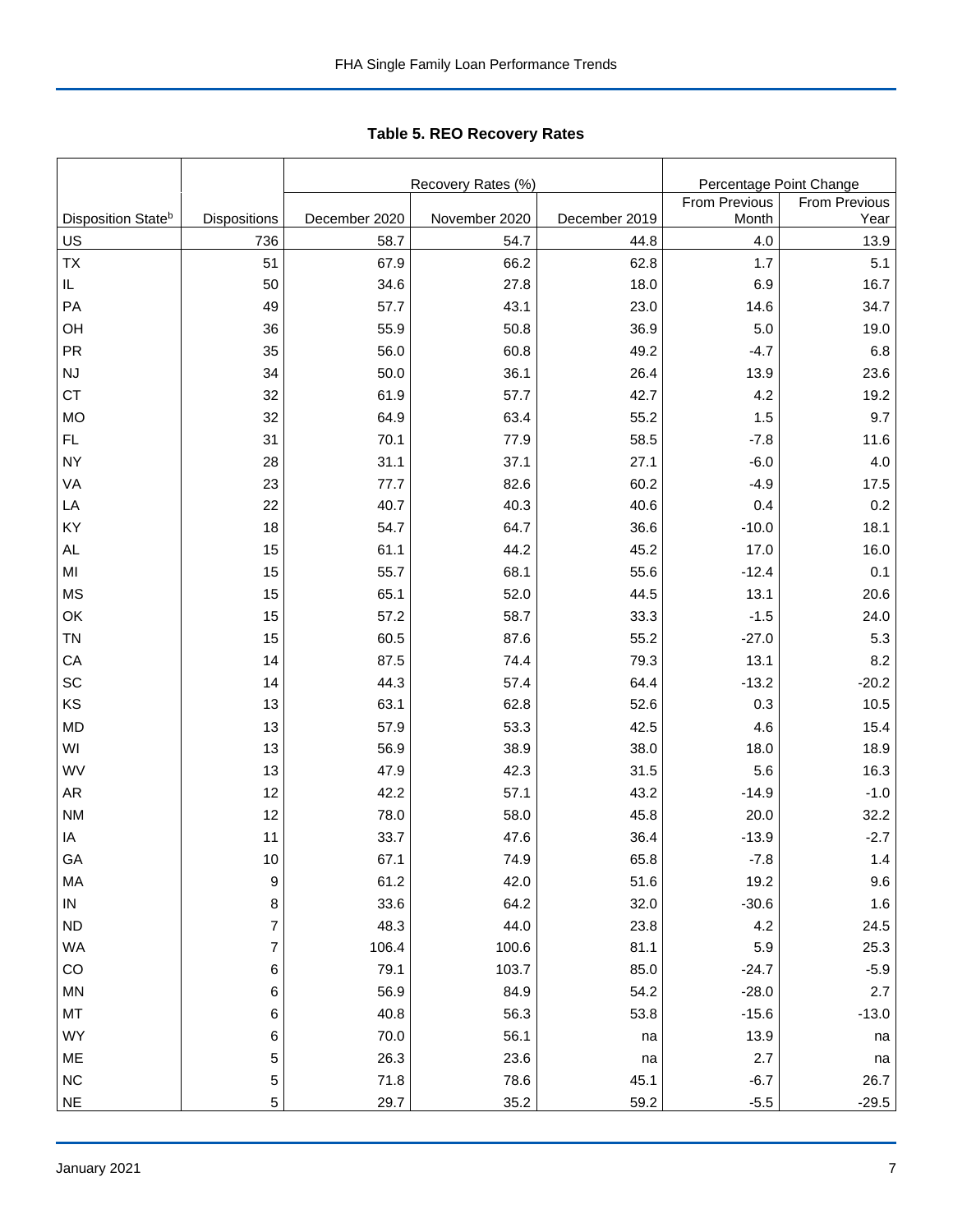|                                |                     |               | Recovery Rates (%) | Percentage Point Change |                        |                              |
|--------------------------------|---------------------|---------------|--------------------|-------------------------|------------------------|------------------------------|
| Disposition State <sup>b</sup> | <b>Dispositions</b> | December 2020 | November 2020      | December 2019           | From Previous<br>Month | <b>From Previous</b><br>Year |
| R <sub>l</sub>                 | 5                   | 87.9          | 72.3               | 59.7                    | 15.6                   | 28.2                         |
| AK                             | 4                   | 79.8          | 49.7               | 57.2                    | 30.1                   | 22.6                         |
| <b>DE</b>                      | 3                   | 14.8          | 58.2               | 60.6                    | $-43.4$                | $-45.8$                      |
| <b>OR</b>                      | 3                   | 146.9         | 73.2               | 82.7                    | 73.7                   | 64.3                         |
| VT                             | 3                   | 39.7          | 80.3               | na                      | $-40.6$                | na                           |
| AZ                             | 2                   | 73.0          | 109.3              | 78.8                    | $-36.2$                | $-5.8$                       |
| <b>NH</b>                      | 2                   | 48.5          | 67.0               | 59.1                    | $-18.5$                | $-10.6$                      |
| <b>SD</b>                      | 2                   | 51.4          | 59.3               | 81.9                    | $-7.8$                 | $-30.4$                      |
| <b>NV</b>                      |                     | 79.2          | 85.6               | 58.7                    | $-6.4$                 | 20.5                         |
| UT                             |                     | na            | 72.8               | na                      | na                     | na                           |

## **Table 5. REO Recovery Rates**

na = not applicable

<sup>a</sup> Rates are percentages of unpaid loan balance at time of default.

<sup>b</sup> State records are sorted by number of dispositions in the most recent month (largest to smallest).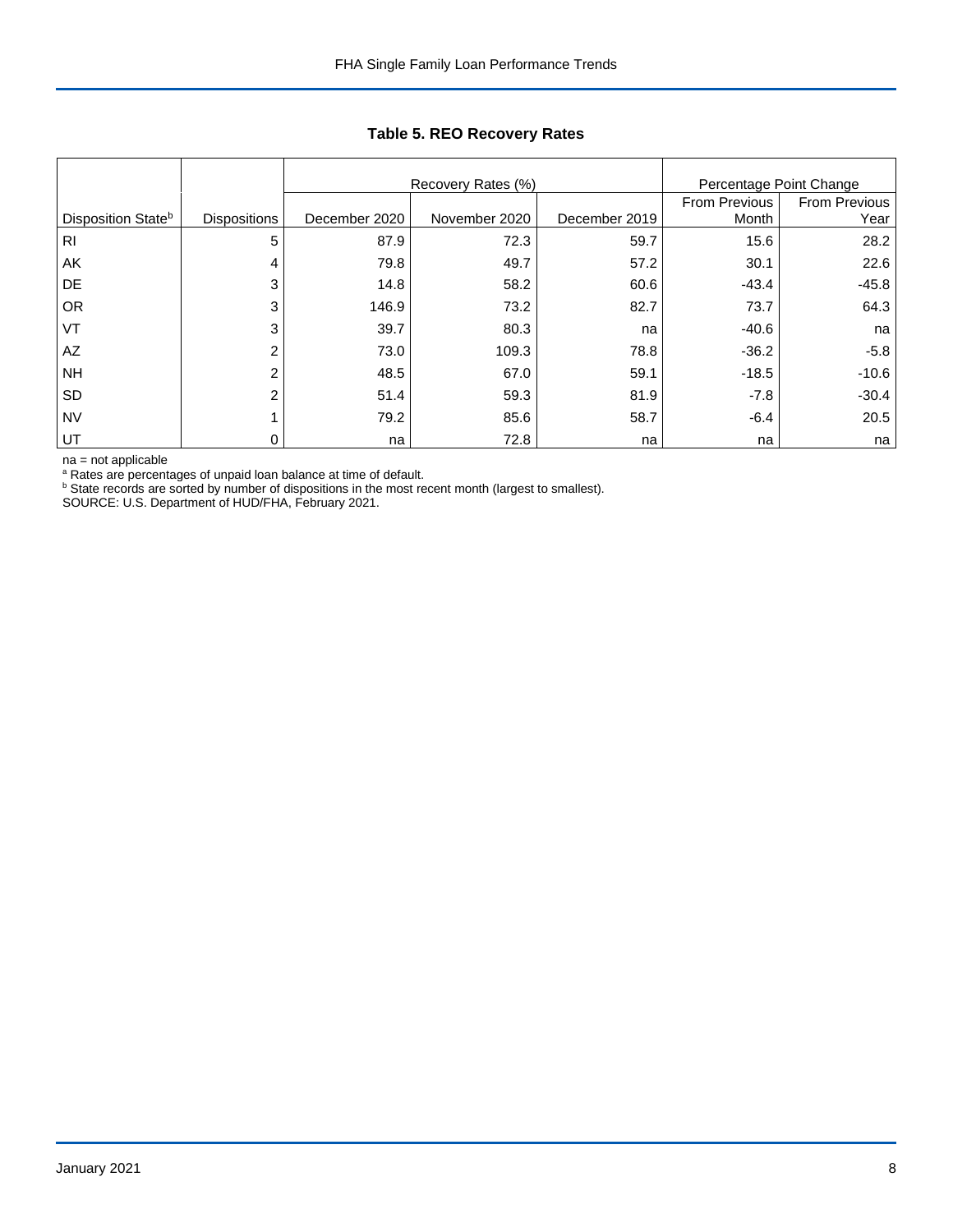|                                     | 2020           |         |         |         |         |                               |         |                                                      |                 | 2019    |         |         |                |
|-------------------------------------|----------------|---------|---------|---------|---------|-------------------------------|---------|------------------------------------------------------|-----------------|---------|---------|---------|----------------|
| <b>Disposition Month</b>            | <b>Dec</b>     | Nov     | Oct     | Sep     | Aug     | Jul                           | Jun     | May                                                  | Apr             | Mar     | Feb     | Jan     | Dec            |
|                                     |                |         |         |         |         |                               |         | Loss Components as Percent of Defaulted Loan Balance |                 |         |         |         |                |
| Claim Expenses <sup>a</sup> (%)     | 19.33          | 21.38   | 21.17   | 20.96   | 20.71   | 21.06                         | 19.83   | 21.04                                                | 21.85           | 21.23   | 22.21   | 21.84   | 21.44          |
| Holding Costs <sup>b</sup> (%)      | 5.89           | 6.67    | 6.50    | 6.05    | 5.86    | 5.72                          | 5.62    | 5.61                                                 | 5.48            | 5.43    | 5.42    | 5.37    | 5.47           |
| Loss on Collateral <sup>c</sup> (%) | 14.74          | 15.04   | 15.32   | 16.32   | 18.69   | 19.13                         | 20.34   | 20.69                                                | 19.93           | 21.79   | 22.57   | 22.69   | 23.34          |
| Sales Expense (%)                   | 5.36           | 5.24    | 5.55    | 5.58    | 5.28    | 5.08                          | 5.09    | 5.03                                                 | 5.38            | 5.00    | 4.98    | 5.21    | 4.83           |
| Program Discounts <sup>d</sup> (%)  | 0.14           | 0.48    | 0.41    | 0.48    | 0.43    | 0.11                          | 0.32    | 0.27                                                 | 0.42            | 0.25    | 0.15    | 0.47    | 0.15           |
| Net Loss Rate <sup>e</sup> (%)      | 41.31          | 45.32   | 45.41   | 46.56   | 49.16   | 50.86                         | 50.62   | 52.69                                                | 53.08           | 54.14   | 55.31   | 55.61   | 55.19          |
|                                     |                |         |         |         |         | <b>Average Amount</b>         |         |                                                      |                 |         |         |         |                |
| Average Dollar Loss (\$)            | 52,074         | 55,062  | 54,156  | 57,379  | 59,951  | 62,087                        | 61,308  | 64,888                                               | 62,854          | 64,775  | 64,963  | 66,308  | 67,060         |
| Average Unpaid Balance (\$)         | 126,043        | 121,508 | 119,260 | 123,226 | 121,957 | 122,071                       | 121,121 | 123,161                                              | 118,423         | 119,648 | 117,459 | 119,227 | 121,518        |
|                                     |                |         |         |         |         | <b>Occurrence Counts</b>      |         |                                                      |                 |         |         |         |                |
| Number of Dispositions              | 736            | 659     | 970     | 1,034   | 1,243   | 1,537                         | 1,745   | 1,617                                                | 1,233           | 1,523   | 1,507   | 1,463   | 1,309          |
| Number of Discounts                 | $\overline{c}$ | 5       | 6       | 12      | 11      | 4                             | 10      | 7                                                    | 10 <sup>°</sup> | 9       | 5       | 11      | $\overline{4}$ |
| <b>Stage</b>                        |                |         |         |         |         | <b>Average Time in Months</b> |         |                                                      |                 |         |         |         |                |
| Delinquencyf                        | 9.1            | 10.1    | 9.7     | 10.1    | 9.6     | 9.9                           | 9.7     | 9.8                                                  | 10.0            | 9.6     | 9.9     | 9.6     | 9.9            |
| Foreclosure <sup>g</sup>            | 13.2           | 13.0    | 13.1    | 12.9    | 12.2    | 12.9                          | 11.9    | 11.8                                                 | 10.9            | 10.9    | 12.4    | 12.0    | 12.1           |
| Deed Transferh                      | 15.0           | 14.9    | 13.6    | 12.9    | 12.2    | 11.7                          | 11.1    | 11.5                                                 | 10.9            | 11.3    | 11.3    | 11.7    | 12.0           |
| <b>REO</b>                          | 5.0            | 5.0     | 5.2     | 5.1     | 4.8     | 4.9                           | 4.8     | 4.7                                                  | 4.5             | 4.5     | 4.5     | 4.5     | 4.5            |
| All Stages                          | 41.9           | 43.0    | 41.4    | 41.0    | 38.8    | 39.3                          | 37.3    | 37.7                                                 | 36.3            | 36.2    | 38.0    | 37.6    | 38.3           |

<span id="page-9-0"></span>**Table 6. REO Components of Loss by Property Disposition Month**

<sup>a</sup> Includes interest on principal.

**b** Management, maintenance, repairs, administration, and security, net of rent and other income.

<sup>c</sup> Value when foreclosed (UPB) minus value received in REO; does not include Streamline refinances.

<sup>d</sup> Rate over all dispositions; effect is greater in the cases where a discount actually is given.

<sup>e</sup> Profit (loss) divided by Unpaid Principal Balance (UPB). The listed cost categories are not exhaustive, and they will not sum to the loss rate

<sup>f</sup> First missed payment to date foreclosure initiated.

<sup>g</sup> Initiation of foreclosure proceedings to auction date.

h Auction date to HUD acquisition date.